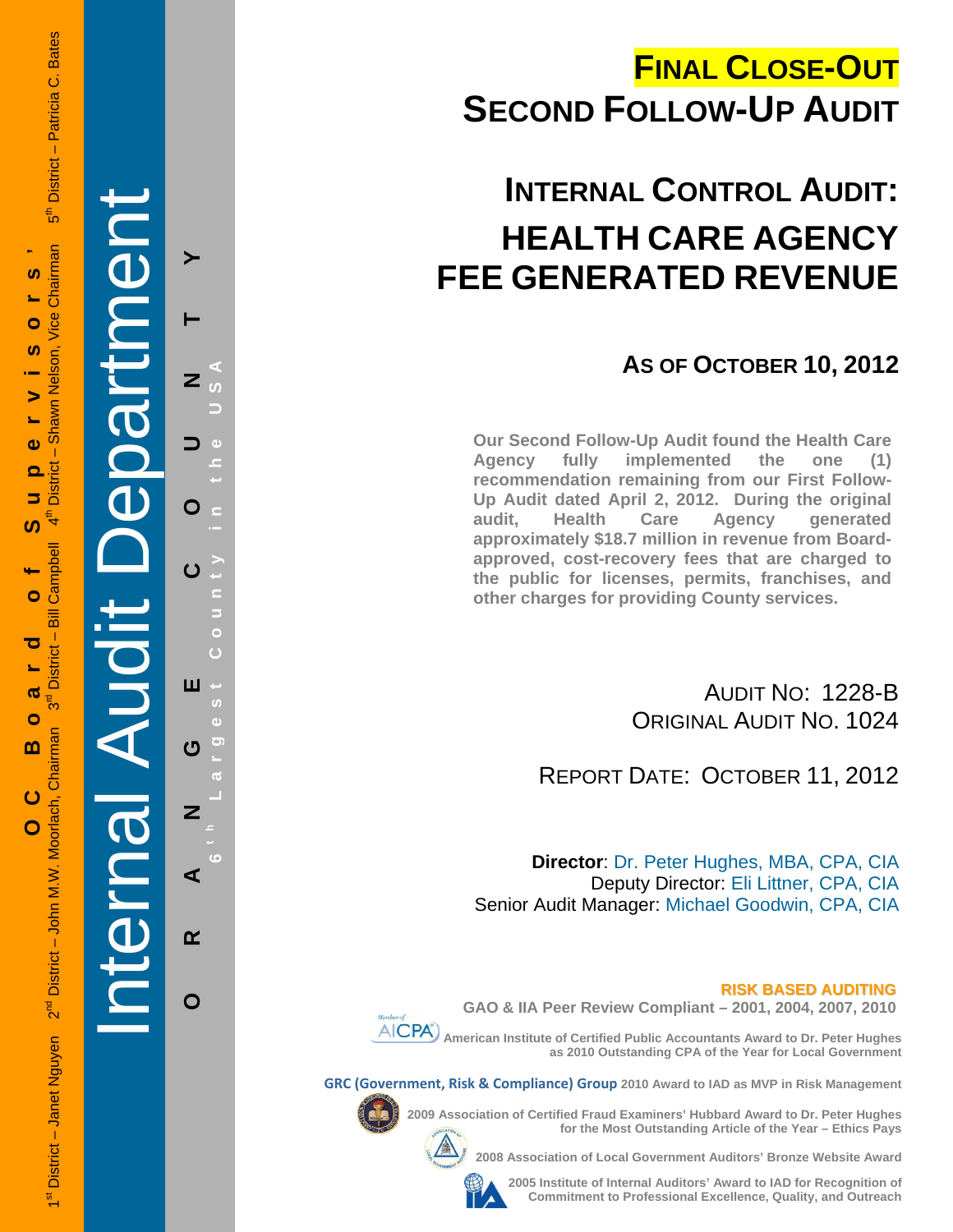# Internal Audit Department

#### GAO & IIA Peer Review Compliant - 2001, 2004, 2007, 2010

**Providing Facts and Perspectives Countywide** 

#### **RISK BASED AUDITING**

| <b>Dr. Peter Hughes</b>                        | Ph.D., MBA, CPA, CCEP, CITP, CIA, CFE, CFF, CGMA                             |
|------------------------------------------------|------------------------------------------------------------------------------|
| <b>Director</b>                                | Certified Compliance & Ethics Professional (CCEP)                            |
|                                                | Certified Information Technology Professional (CITP)                         |
|                                                | Certified Internal Auditor (CIA)                                             |
|                                                | Certified Fraud Examiner (CFE)                                               |
|                                                | Certified in Financial Forensics (CFF)                                       |
|                                                | Chartered Global Management Accountant (CGMA)                                |
| $E$ -mail:                                     | peter.hughes@iad.ocgov.com                                                   |
|                                                |                                                                              |
| <b>Eli Littner</b>                             | CPA, CIA, CFE, CFS, CISA                                                     |
| Deputy Director                                |                                                                              |
|                                                | Certified Fraud Specialist (CFS)                                             |
|                                                | Certified Information Systems Auditor (CISA)                                 |
| <b>Michael Goodwin</b>                         | CPA, CIA                                                                     |
| Senior Audit Manager                           |                                                                              |
| <b>Alan Marcum</b>                             | <b>MBA, CPA, CIA, CFE</b>                                                    |
| Senior Audit Manager                           |                                                                              |
|                                                |                                                                              |
| <b>Autumn McKinney</b><br>Senior Audit Manager | <b>CPA, CIA, CISA, CGFM</b><br>Certified Government Financial Manager (CGFM) |

### **Hall of Finance & Records**

12 Civic Center Plaza, Room 232 Santa Ana, CA 92701

Phone: (714) 834-5475

Fax: (714) 834-2880

To access and view audit reports or obtain additional information about the OC Internal Audit Department, visit our website: www.ocgov.com/audit



**OC Fraud Hotline (714) 834-3608**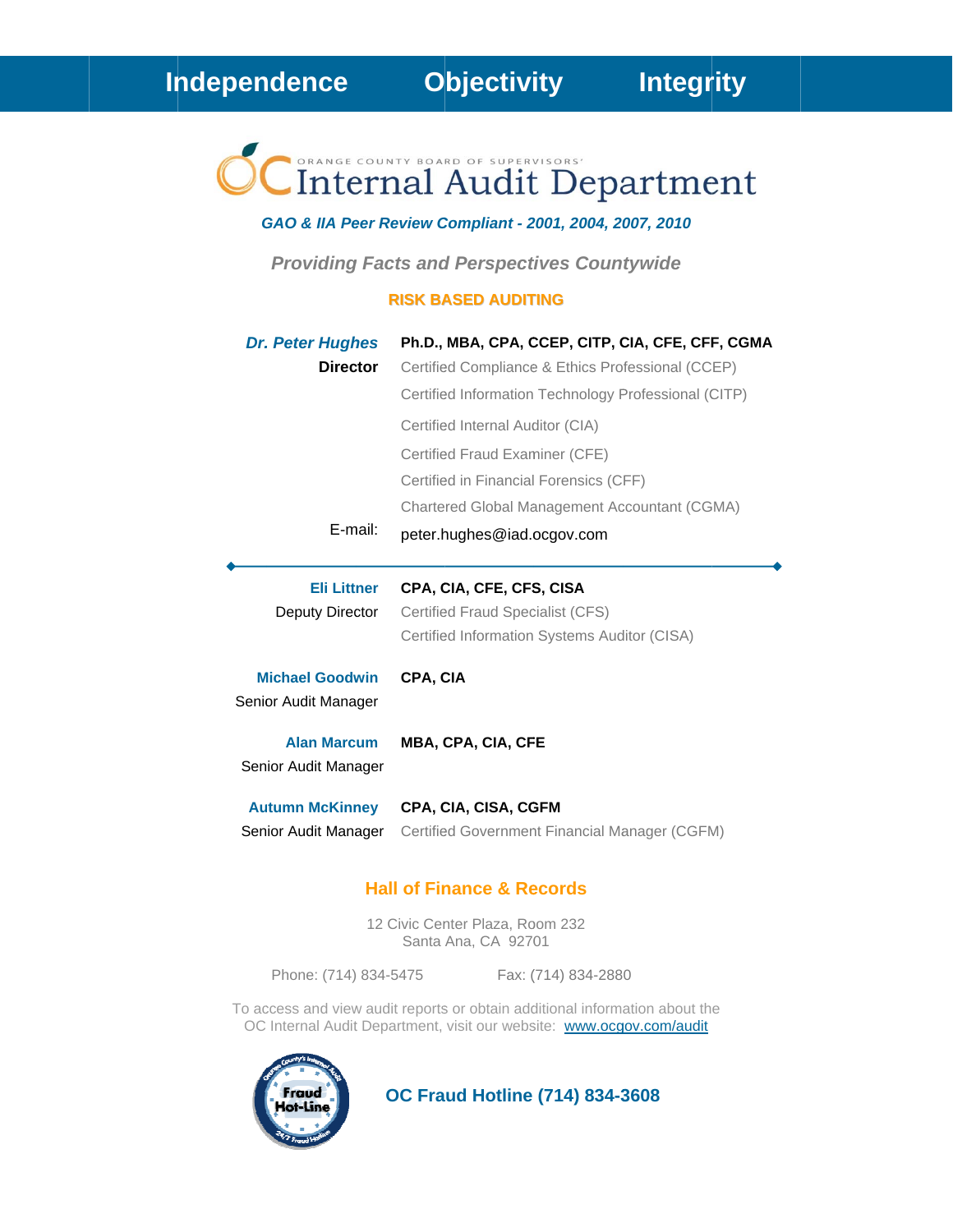### Letter from Dr. Peter Hughes, CPA



### **Transmittal Letter**

Audit No. 1228-B October 11, 2012

- TO: Mark Refowitz, Director **Health Care Agency**
- FROM: Dr. Peter Hughes, CPA, Director **Internal Audit Department**

**SUBJECT:** Second and Final Close-Out Follow-Up Internal Control Audit: Health Care Agency Fee Generated Revenue, Original Audit No. 1024, Issued August 30, 2011

We have completed a Second Follow-Up Audit of the Health Care Agency's Fee Generated Revenue process. Our audit was limited to reviewing, as of October 10, 2012, actions taken to implement the one (1) recommendation remaining from our First Follow-Up Audit dated April 2, 2012. We conducted this Second Follow-Up Audit in accordance with the FY 12-13 Audit Plan and Risk Assessment approved by the Audit Oversight Committee and Board of Supervisors (BOS).

The results of our Second Follow-Up Audit are discussed in the OC Internal Auditor's Report following this transmittal letter. Our Second Follow-Up Audit found the Health Care Agency fully implemented the one recommendation. As such, this report represents the final close-out of the original audit.

Each month I submit an Audit Status Report to the BOS where I detail any material and significant audit findings released in reports during the prior month and the implementation status of audit recommendations as disclosed by our Follow-Up Audits. Accordingly, the results of this audit will be included in a future status report to the BOS.

Other recipients of this report are listed on the OC Internal Auditor's Report on page 3.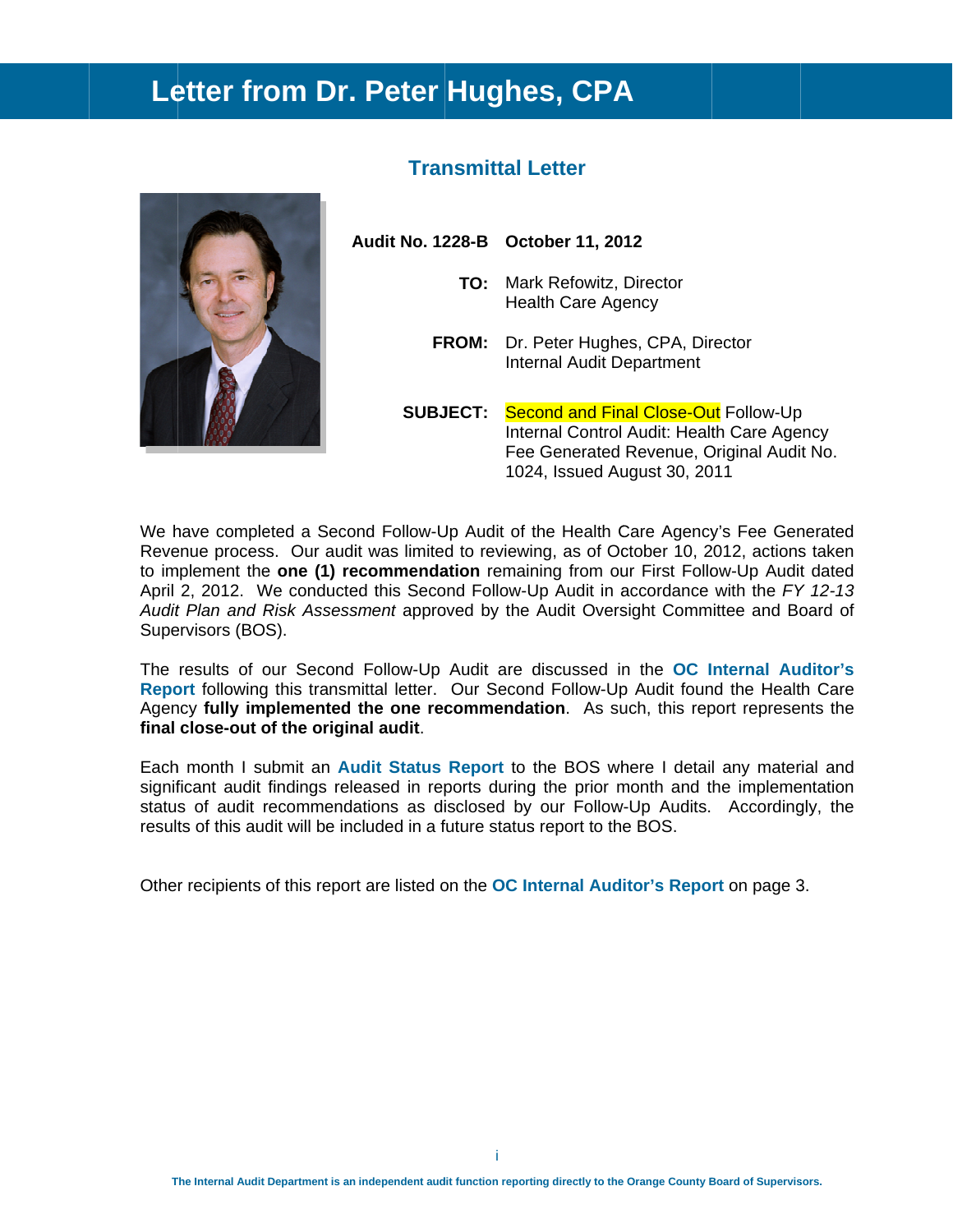### **Table of Contents**



**Second and Final Close-Out Follow-Up Audit: Health Care Agency Fee Generated Revenue** Audit No. 1228-B

As of October 10, 2012

| <b>Transmittal Letter</b>           |   |
|-------------------------------------|---|
| <b>OC Internal Auditor's Report</b> |   |
| <b>Scope of Review</b>              |   |
| <b>Background</b>                   | 1 |
| <b>Results</b>                      | 1 |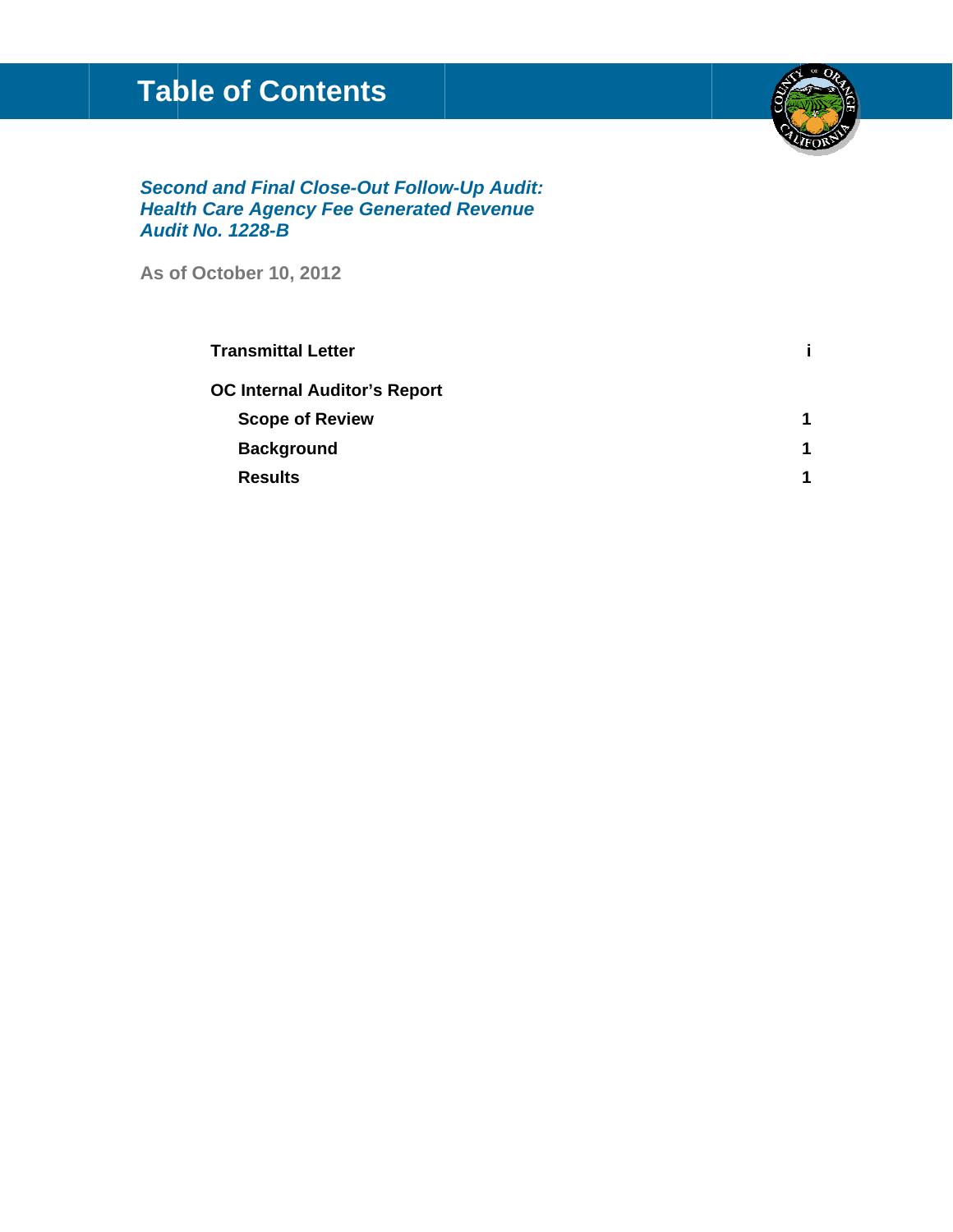### **OC Internal Auditor's Report**



#### **Audit No. 1228-B**

**October 11, 2012** 

| TO:   | Mark Refowitz, Director<br><b>Health Care Agency</b>                                                                                              |
|-------|---------------------------------------------------------------------------------------------------------------------------------------------------|
| FROM: | Dr. Peter Hughes, CPA, Director Tele Augustion                                                                                                    |
|       | SUBJECT: Second and Final Close-Out Follow-Up Audit: Health Care Agency<br>Fee Generated Revenue, Original Audit No. 1024, Issued August 30, 2011 |

#### **Scope of Review**

We have completed a Second and Final Close-Out Follow-Up Audit of the Health Care Agency (HCA) Fee Generated Revenue process. Our audit was limited to reviewing, as of October 10, 2012, actions taken to implement the one (1) recommendation remaining from our First Follow-Up Audit dated April 2, 2012.

#### **Background**

Our original audit evaluated internal controls over fee studies and fee development for establishing cost-recovery fees charged to the public for Licenses, Permits and Franchises and other County services that are subject to Board of Supervisors approval. We also evaluated compliance with the County Accounting Manual revenue policy for preparing fee studies; the impact of Proposition 26 on HCA's fee generated revenue; and determined if the fee generated revenue process is efficient and effective. During the original audit period, HCA generated approximately \$18.7 million in revenue from Board-approved, cost-recovery fees that are charged to the public. The original audit identified one recommendation pertaining to clarification of County revenue policy requirements for submitting updated fee studies to the Board of Supervisors.

### **Results**

Our Second Follow-Up Audit indicated Health Care Agency fully implemented the one (1) recommendation. As such, this report represents the final close-out of the original audit.

Based on the Second Follow-Up Audit we conducted, the following is the implementation status of the one original recommendation:

1. Clarification of County Revenue Policy Requirements for Submitting Updated Fee **Studies to Board of Supervisors (Control Finding)** 

HCA consult with the Auditor-Controller and County Counsel to obtain clarification of County revenue policy expectations pertaining to submitting updated fee schedules to the Board of Supervisors.

Current Status: Implemented. Our original audit found that certain fee studies were completed and not submitted to the Board based on HCA executive management's decision to instead make internal reductions to estimated program costs to ensure compliance for full cost recovery. We found that HCA executive management made decisions to either not update completed fee studies, defer, or not pursue certain studies for various reasons.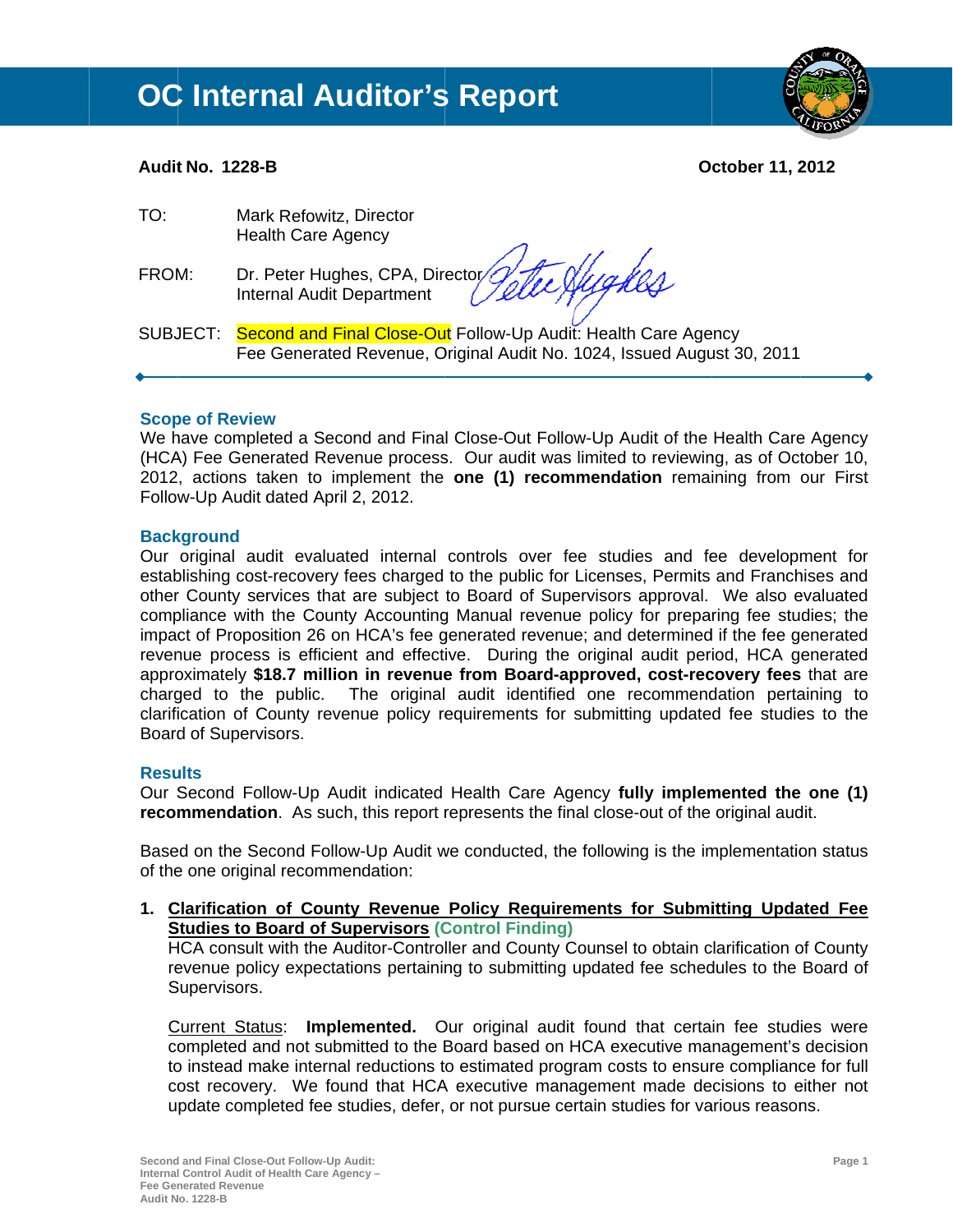### **OC Internal Auditor's Report**



County Accounting Manual R-3 - Revenue Policy, Requirements & Responsibilities requires all cost recovery revenue rates to be updated at least once each year to reflect current costs or updated no later than every third year if the study cost is excessive; however, the policy does not explicitly require that updated fee schedules resulting in no fee increase be submitted to the Board for approval.

In December 2011, HCA met with staff from Auditor-Controller (A-C) and County Executive Office (CEO) to discuss this issue. Various options were considered for potential revisions to the County Revenue Policy. It was determined that CEO will gather information from all of the County Agencies and Departments regarding the frequency of their fee updates and discuss the issue with the County Executive Officer to obtain his input. Our Second Follow-Up Audit found that the CEO did not request this information from agencies and departments.

During July and August 2012, HCA and HCA Accounting contacted the Auditor-Controller and CEO/Budget about the status of the County Revenue policy revisions. In a response from the Interim Auditor-Controller, clarification was provided to HCA on the current policy requirements. The response also indicated that the Auditor-Controller's office will be updating all of the County Accounting Manual procedures this year. Until then, the policy stands until any revisions to the policy are adopted by the Auditor-Controller. Inquiry between HCA, the CEO/Budget Manager and Interim CEO indicated there was no concern about the current approved Auditor-Controller policy. HCA did not consult with County Counsel because the County Revenue policy is the Auditor-Controller's policy.

Because HCA took actions to clarify the existing revenue policy, we consider this recommendation implemented. As part of their actions taken, HCA proposed the following additions/substitutions to the County Revenue Policy:

- 1. Fee updates shall be conducted at least once every three years if the overall annual revenue generation from the fees is \$100,000 or greater, and at least once every five years if the revenue generation is less than \$100,000.
- 2. Fee updates, when conducted, shall be submitted to the Board for review and approval if changes are recommended or if it has been more than five years since the last Board review regardless of whether changes are recommended.
- 3. Except as in 2 above, fee updates, when conducted, are not required to be submitted to the Board for review and approval if no increase is to be recommended and the CEO concurs.

These suggestions will be communicated to the Auditor-Controller via an Audit Alert for consideration when updating the County Accounting Manual procedures.

We appreciate the assistance extended to us by Health Care Agency staff during our Follow-Up Audit. If you have any questions, please contact me directly or Michael Goodwin, Senior Audit Manager at 834-6066.